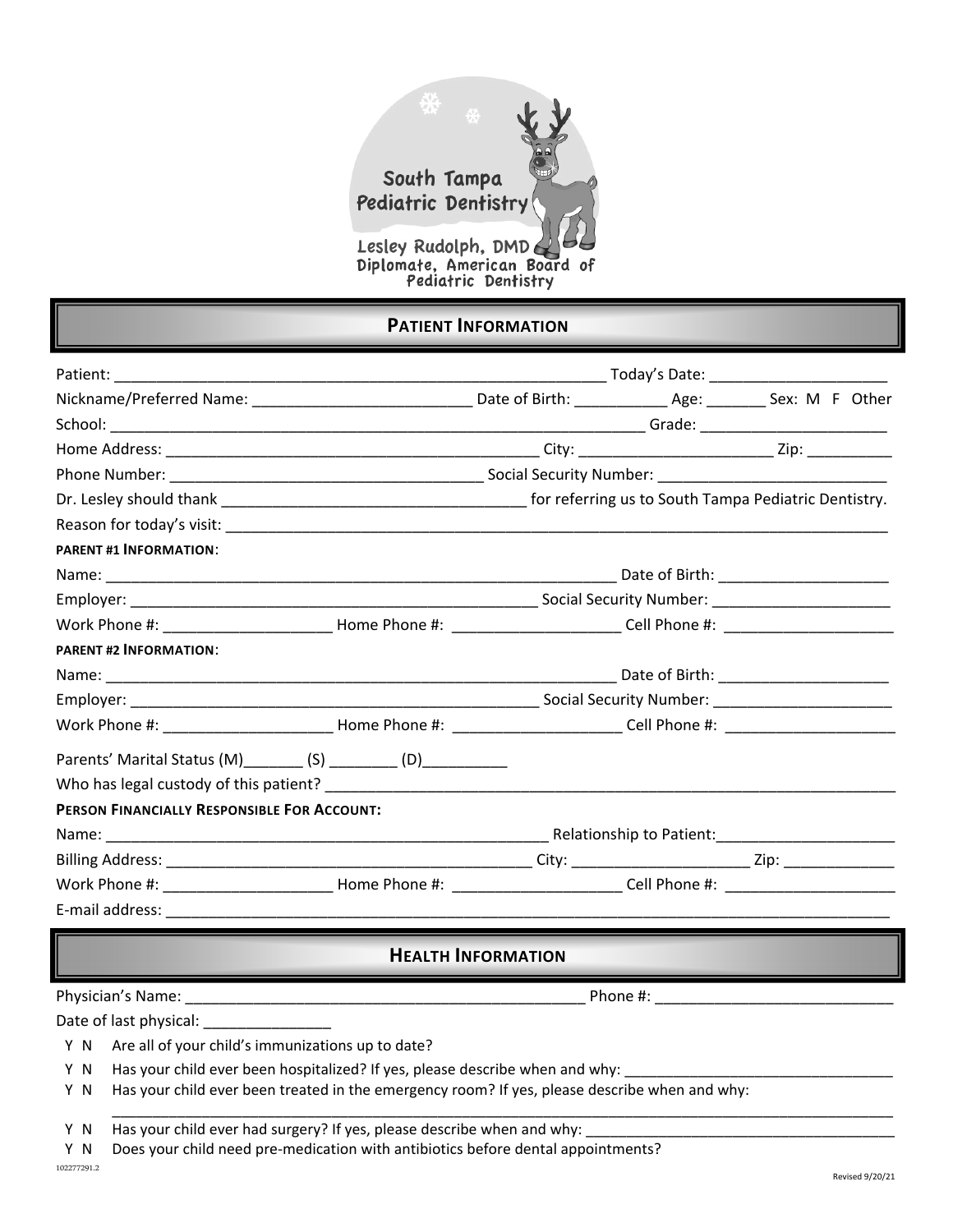#### Patient Name:

Please list all current medications this patient is taking, including the reason for taking the medication:

|     |                           |     | Has your child ever been diagnosed with or treated for the following? |     |                         |     |                     |
|-----|---------------------------|-----|-----------------------------------------------------------------------|-----|-------------------------|-----|---------------------|
| Y N | ADHD/hyperactivity        | Y N | breathing problems                                                    | Y N | heart murmur            | Y N | premature birth     |
| Y N | allergies                 | Y N | cancer/tumor                                                          | Y N | hepatitis               | Y N | rheumatic fever     |
| Y N | anaphylactic reaction     | Y N | cerebral palsy                                                        | Y N | high blood pressure     | Y N | seizures/epilepsy   |
| Y N | anemia                    | Y N | cleft lip/palate                                                      | Y N | HIV/AIDS                | Y N | sleep apnea         |
| Y N | arthritis                 | Y N | delayed speech                                                        | Y N | kidney disease          | Y N | sickle cell disease |
| Y N | artificial joints         | Y N | developmental delay                                                   | Y N | latex sensitivity       | Y N | sinus problems      |
| Y N | asthma                    | Y N | diabetes                                                              | Y N | liver disease           | Y N | <b>STD</b>          |
| Y N | birth defects             | Y N | fainting spells                                                       | Y N | low birth weight        | Y N | tonsillectomy       |
| Y N | bladder disease           | Y N | head/neck injury                                                      | Y N | mental/nervous disorder | Y N | tuberculosis        |
| Y N | bleeding problems         | Y N | hearing impairment                                                    | Y N | pacemaker               | Y N | vision problems     |
| Y N | blood disorder            | Y N | heart condition                                                       | Y N | pregnancy               | Y N | other               |
|     | If other, please specify: |     |                                                                       |     |                         |     |                     |
|     |                           |     | Please elaborate on any of the above marked yes:                      |     |                         |     |                     |
|     |                           |     |                                                                       |     |                         |     |                     |

\_\_\_\_\_\_\_\_\_\_\_\_\_\_\_\_\_\_\_\_\_\_\_\_\_\_\_\_\_\_\_\_\_\_\_\_\_\_\_\_\_\_\_\_\_\_\_\_\_\_\_\_\_\_\_\_\_\_\_\_\_\_\_\_\_\_\_\_\_\_\_\_\_\_\_\_\_\_\_\_\_\_\_\_\_\_\_\_\_\_\_\_\_\_\_\_\_\_\_\_\_\_\_

|     | When were X-rays last taken of your child's teeth? _____________________________                                       |     |                                                  |
|-----|------------------------------------------------------------------------------------------------------------------------|-----|--------------------------------------------------|
| Y N | Do you have any concerns regarding his/her teeth?                                                                      | Y N | Does your child use dental floss?                |
| Y N | Do you supervise or assist your child in brushing his/her teeth?                                                       | Y N | Does your child use fluoride tablets or rinses?  |
| Y N | Does your child have any tooth, jaw, or muscle discomfort?                                                             | Y N | Does your child use toothpaste with fluoride?    |
| Y N | Does your child only drink bottled, highly-filtered, or well water?                                                    | Y N | Does your child get cold sores or canker sores?  |
| Y N | Does your child have a click, pop, or other noise in the jaw joint?                                                    | Y N | Does your child clench or grind his/her teeth?   |
| Y N | Does your child frequently eat sweets and/or drink juices or sodas?                                                    | Y N | Does your child have frequent headaches?         |
| Y N | Are any of your child's teeth uncomfortable for him/her when he/she bites?                                             | Y N | Are your child's teeth sensitive to hot or cold? |
| Y N | Do your child's gums bleed when brushing or flossing?                                                                  |     |                                                  |
| Y N | Does your child have any concerns about the appearance of his/her teeth?                                               |     |                                                  |
| Y N | Does your child have a history of an accident or injury involving the teeth/jaws?                                      |     |                                                  |
| Y N | Does your child have a habit of snoring or mouth breathing?                                                            |     |                                                  |
| Y N | Does your child have a current or previous habit involving a pacifier or thumb/finger sucking?                         |     |                                                  |
| Y N | Does your child have a history of going to sleep with a baby bottle or on demand breast feeding?                       |     |                                                  |
|     |                                                                                                                        |     |                                                  |
|     |                                                                                                                        |     |                                                  |
|     |                                                                                                                        |     |                                                  |
|     | Please list any conditions or concerns regarding your child's health that have not been covered in this questionnaire: |     |                                                  |

I, the undersigned parent/legal guardian of this child, certify that the above is accurate and complete to the best of my knowledge. I will notify the doctor(s) and/or the staff of *any* change in the above prior to *any* appointment.

| Sion. |  |
|-------|--|
| Date  |  |